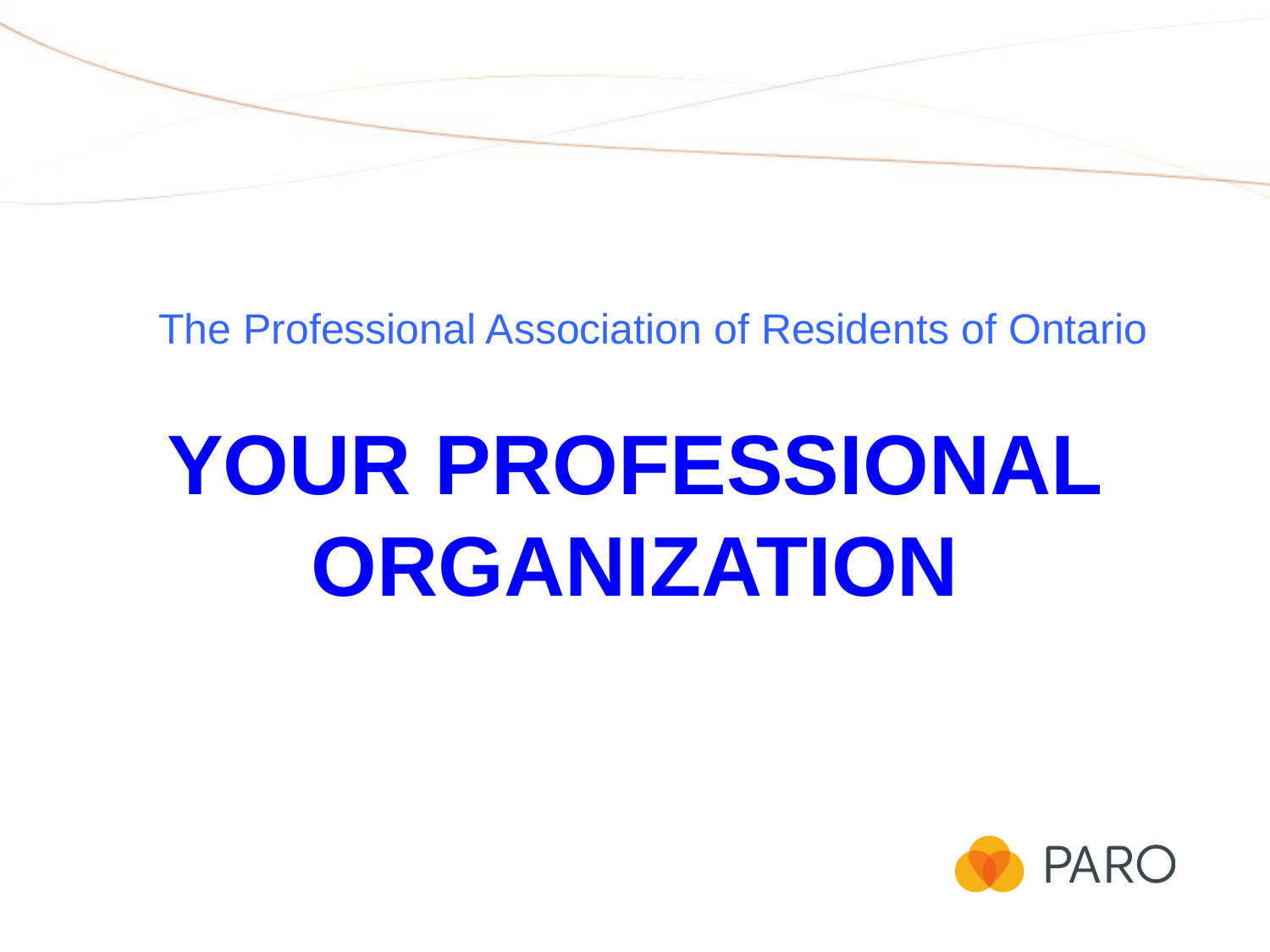## **Our Mission:**

PARO's priority is to advocate on behalf of its members, addressing professional and educational concerns in order to optimize the training and working experience of Ontario's newest doctors thus ensuring that patients receive the best possible medical care.

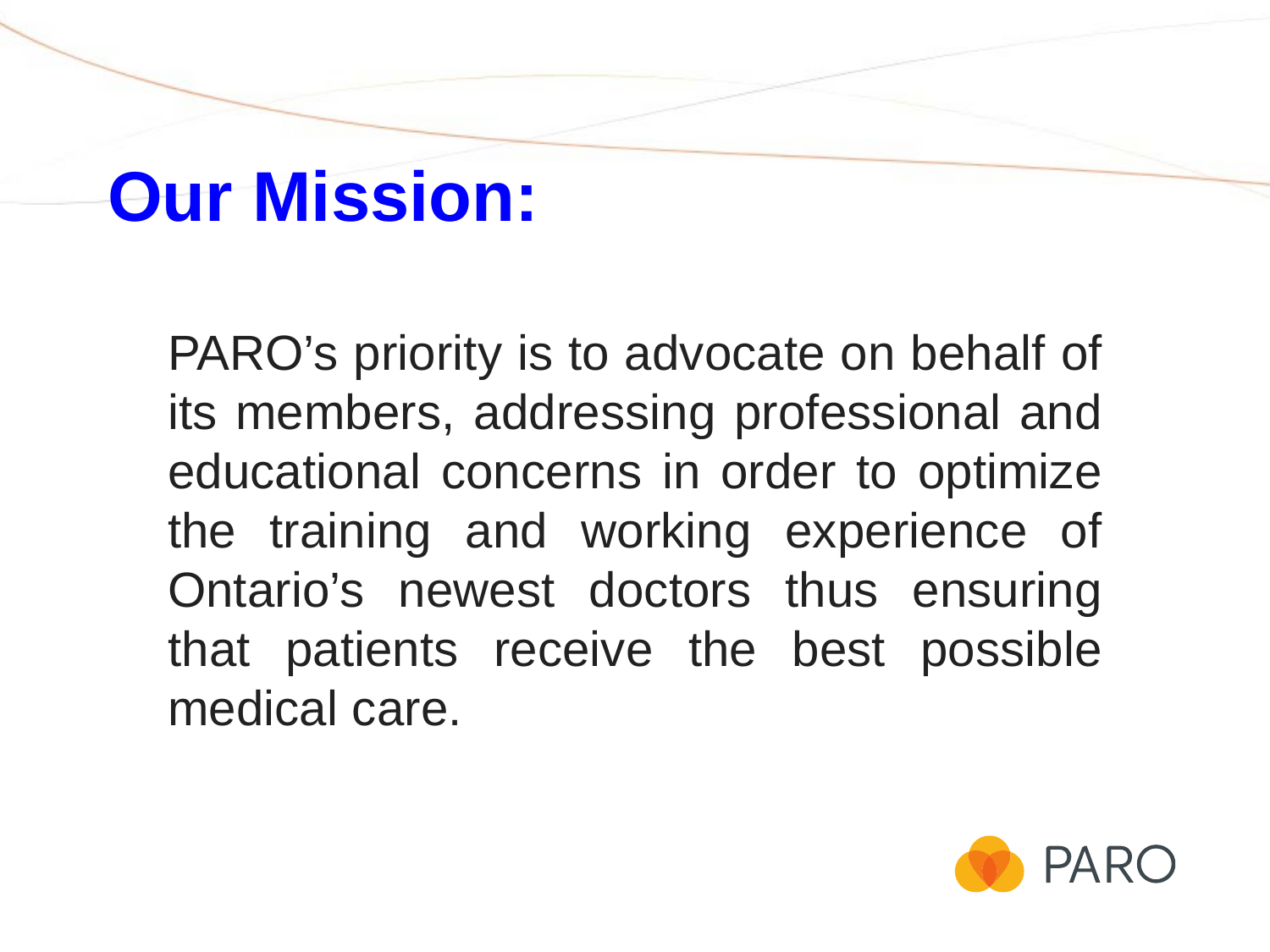## **Who are PARO Members?**

- PARO members are post-graduate medical trainees registered in approved university programs, participating in accredited training programs leading to licensure and/or certification by either the RCPSC or the CFPC
- Our members are located at six university sites in over 200 different hospitals or clinics all over the the province

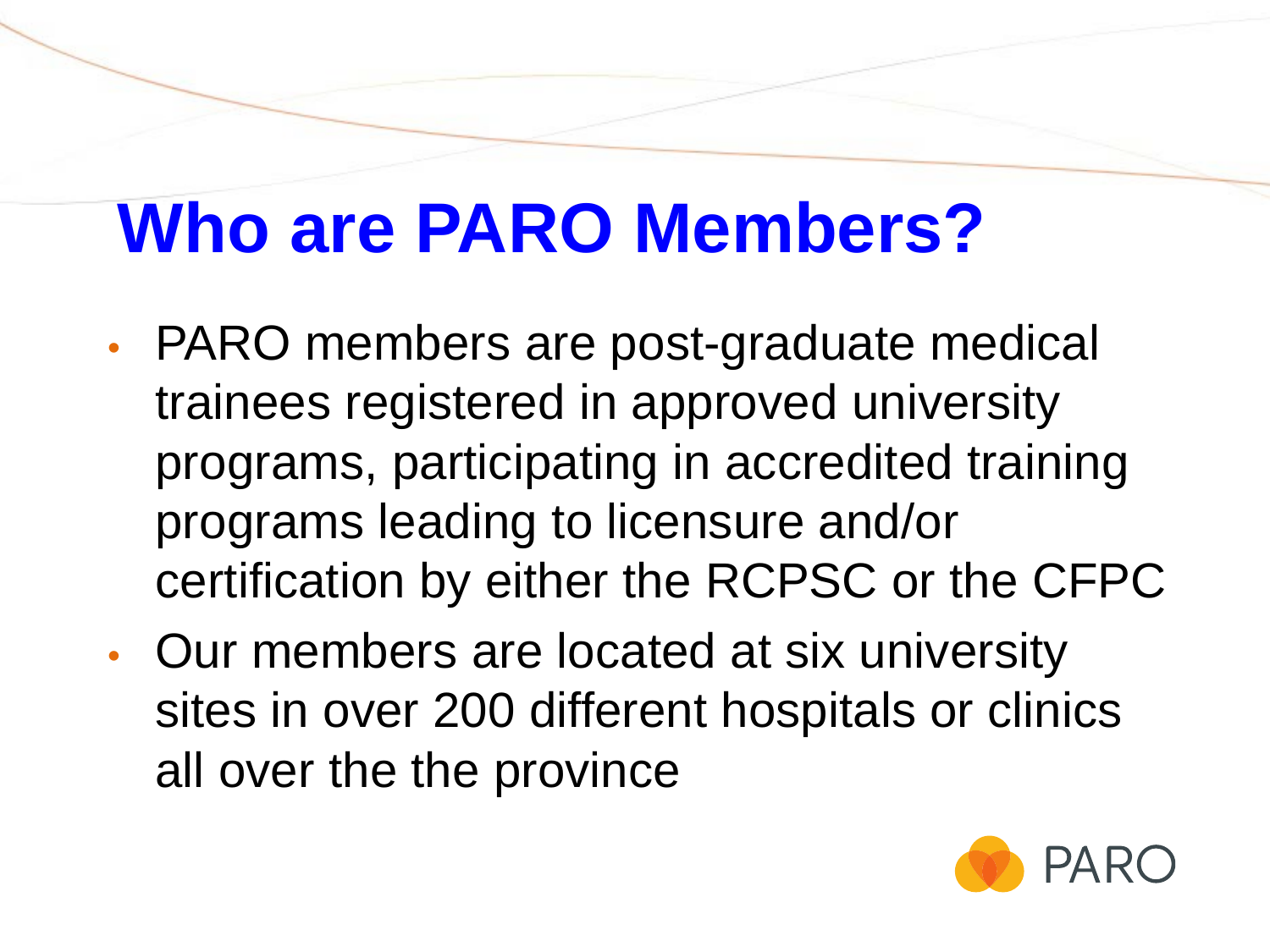# What is a Resident?

We are Doctors training to be specialists. As part of the future of medicine, we strongly believe that:

- We don't intimidate, harass or devalue people
- We lead the way we want to be led
- We support and mentor members of the team
- We speak up when things negatively affect the workplace
- We give and receive effective feedback
- We are clear on expectations and are aware of our limitations
- We collaborate to get to better team and patient results
- We foster our shared love of medicine.

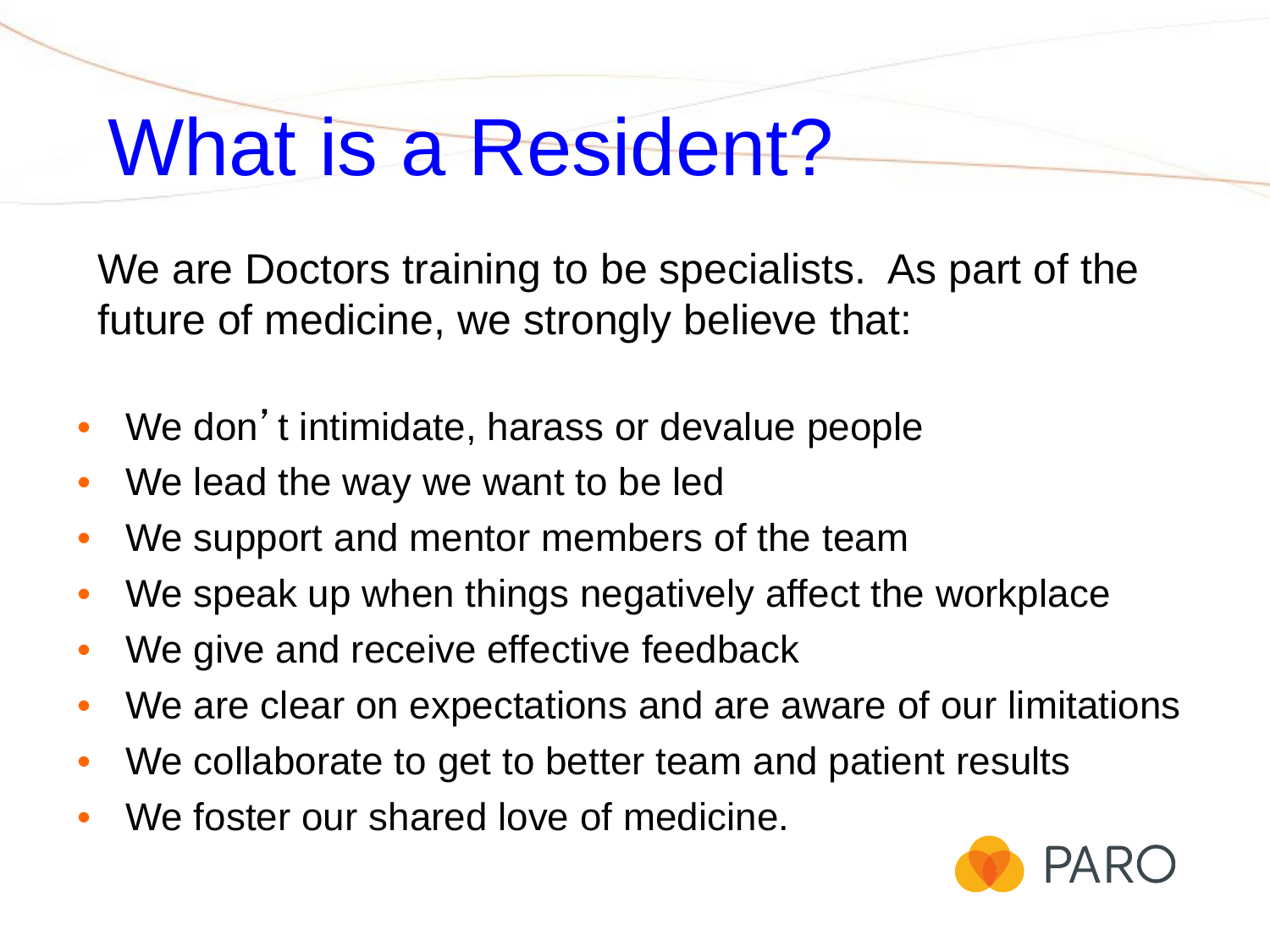# **PARO Keys to Success**

### Optimal Working Conditions

- Enjoy working and learning in a safe, respectful and healthy environment

### Optimal Training

- Feel confident to succeed and competent to achieve excellence in patient care

### Optimal Transitions

- Able to make informed career choices, have equitable access to practice opportunities and acquire practice management skills for residency and beyond

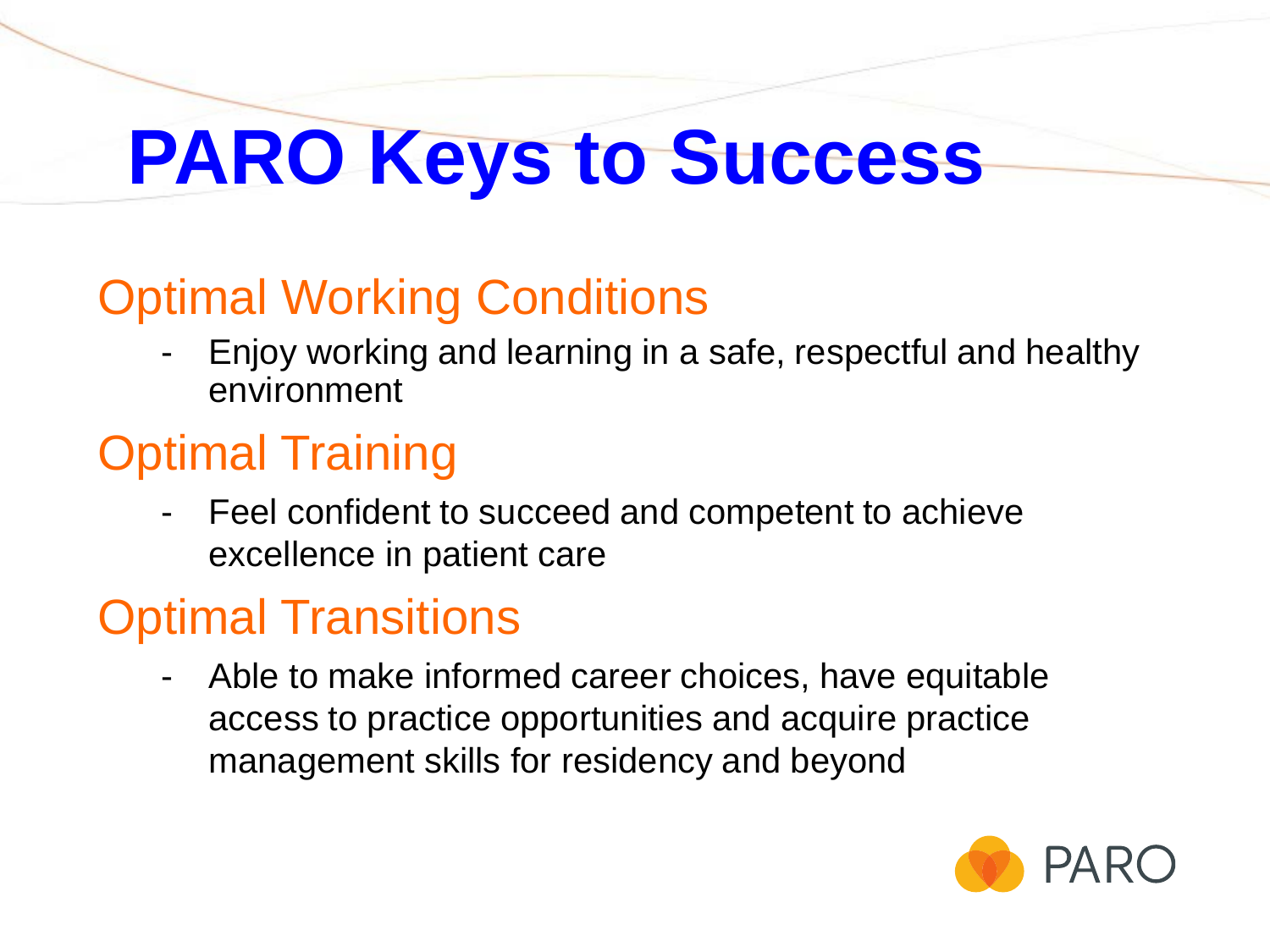## **Top Three Tips for Residency**

Create a strong support network of family and friends 1



Manage your wellness



Book vacation time

*TIP!* – check out our "Welcome to Residency" podcasts on myparo.ca

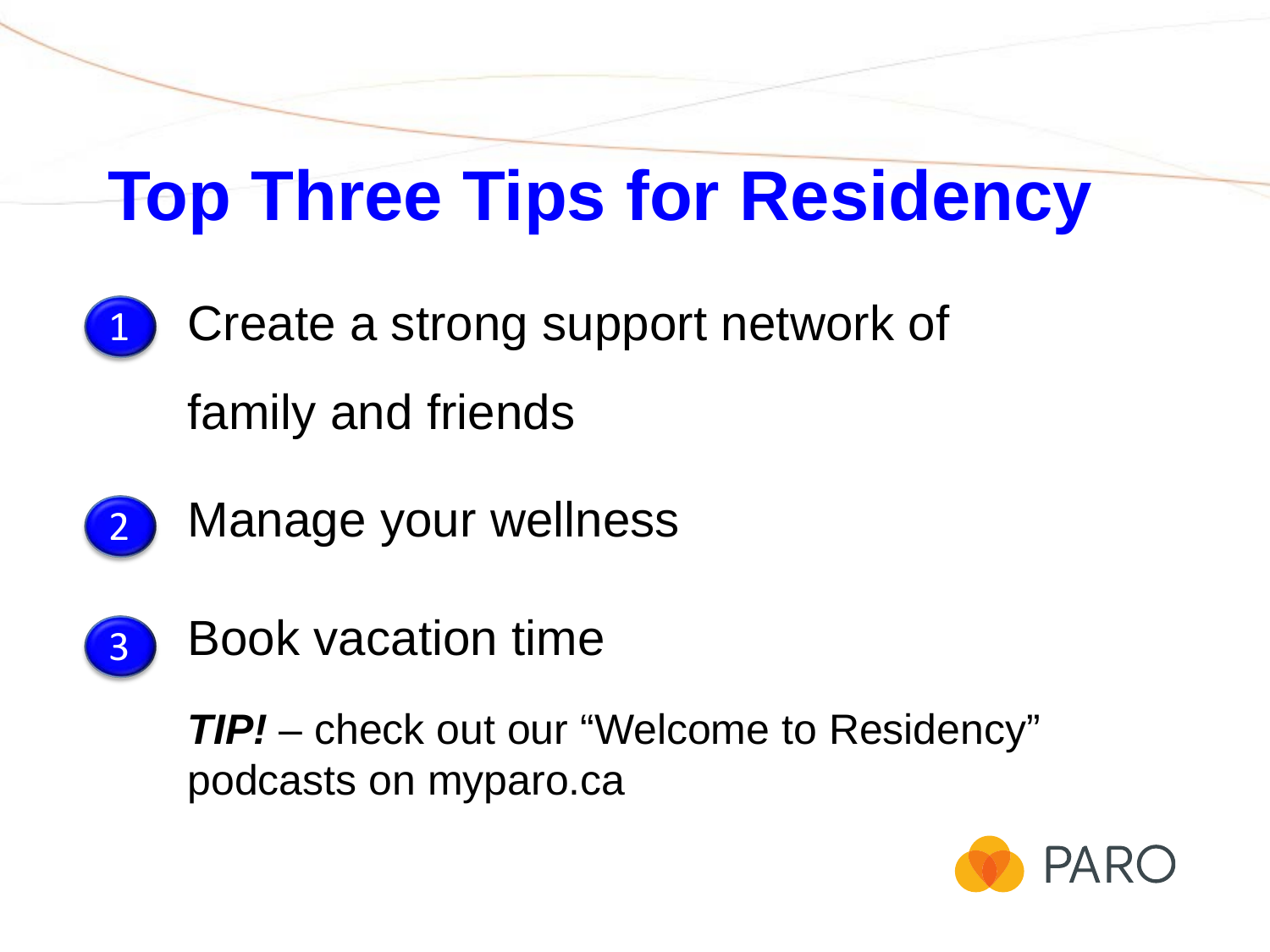### **Support When & Where You Need It**

Residency can be stressful and difficult at times. PARO has supports and programs to help you thrive

- Strategies to achieve optimal success in training
- Social events to allow for networking and sharing of experiences
- Help if you are emotionally distressed

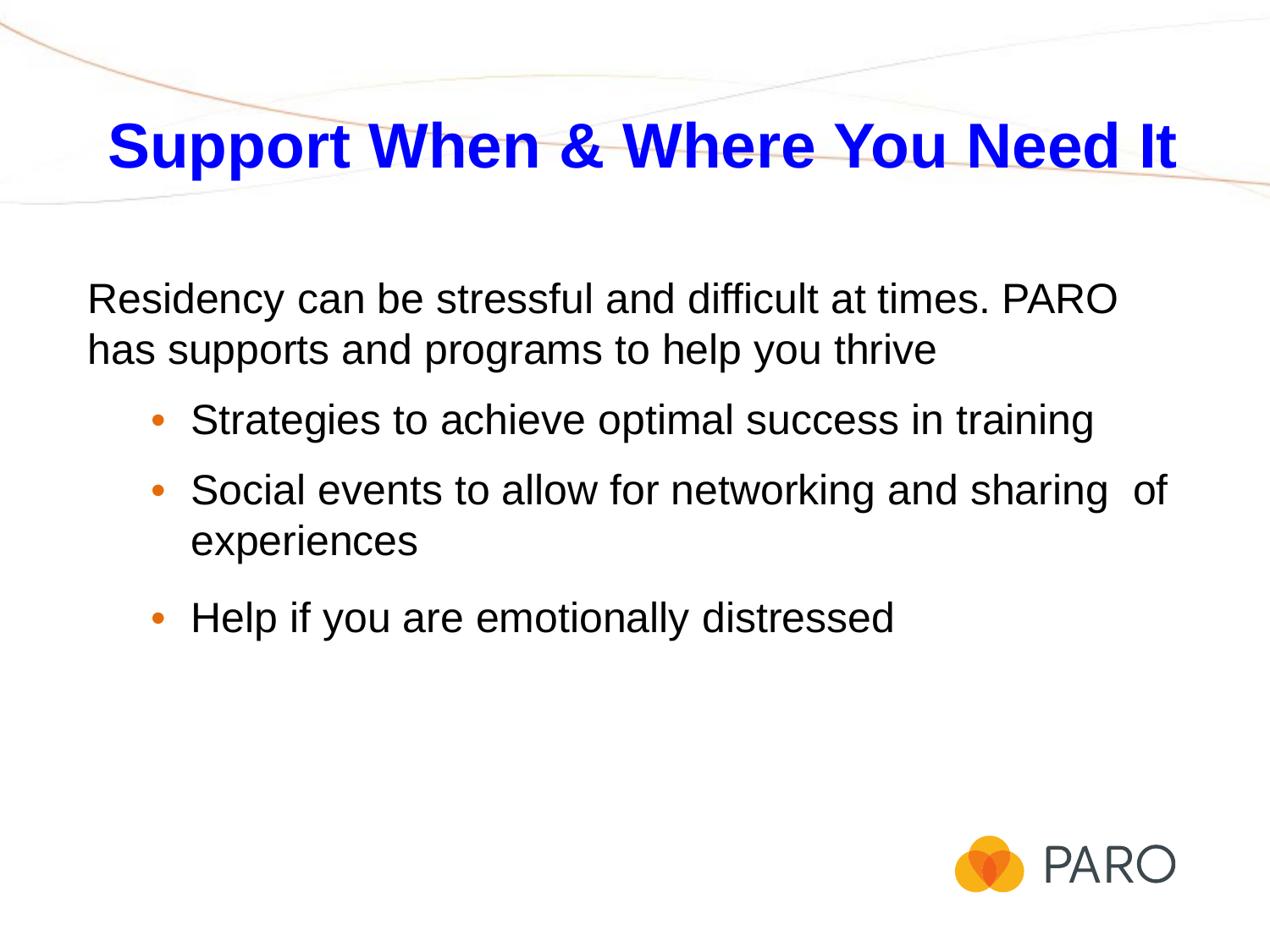## **PARO 24 Hour Helpline**

The intensity of residency can be stressful for you and your family The PARO Helpline is:

- An anonymous helpline referral service
- Available 24/7 and 100% Confidential
- Staffed by Toronto Distress Centre volunteers trained by PARO
- Make use of this valuable resource and tell your family about it
- Recommend the service to your resident and medical student colleagues

### **1-866-HELP-DOC**

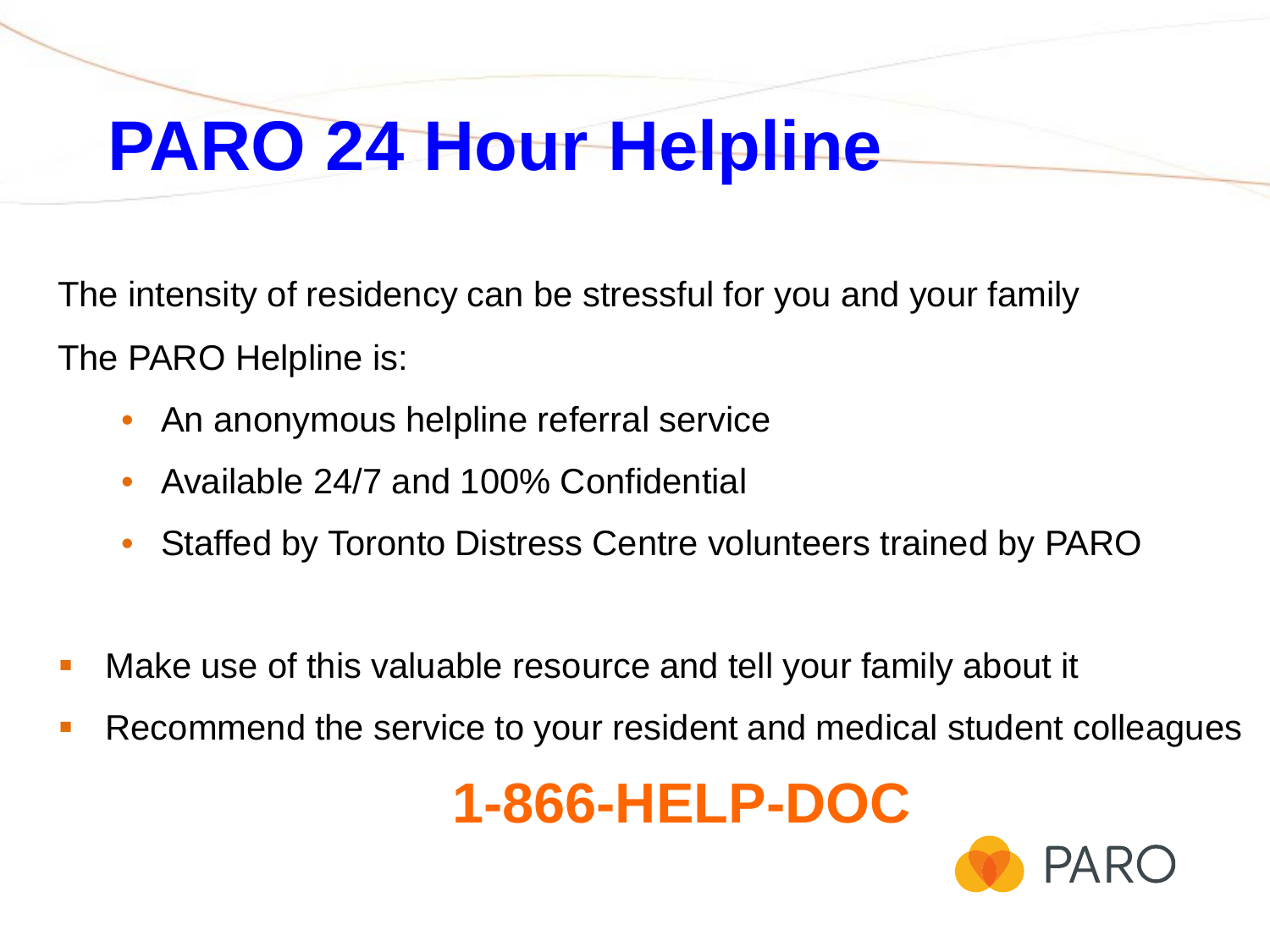## **PARO is YOUR Organization**

Contact PARO to seek clarification about contract or non-contract related issues

### Think of PARO as your "GO TO" Organization!

At the PARO office we have a professional experienced staff to help or refer you to the resources you need

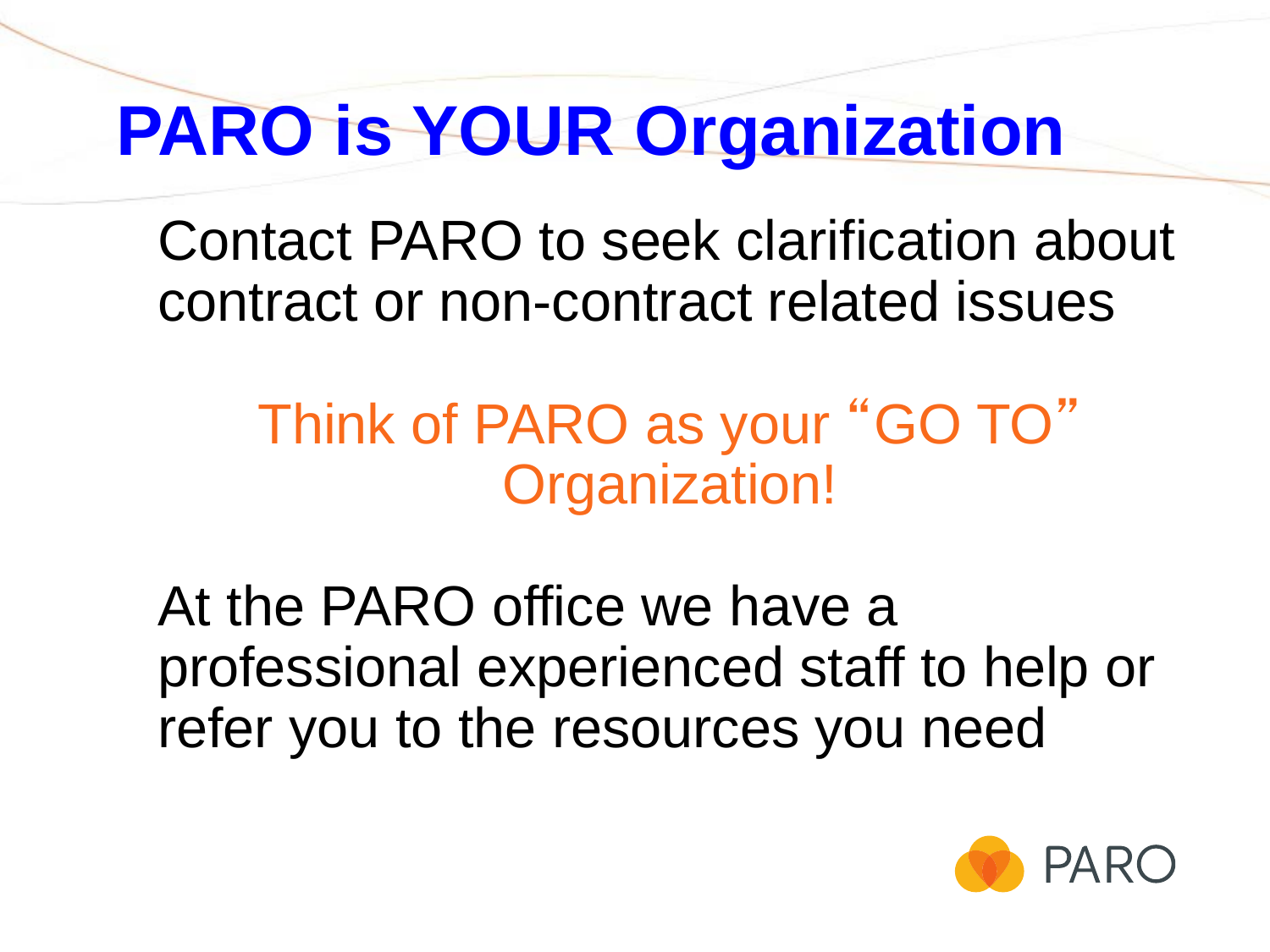### **PARO/CAHO Collective Agreement**

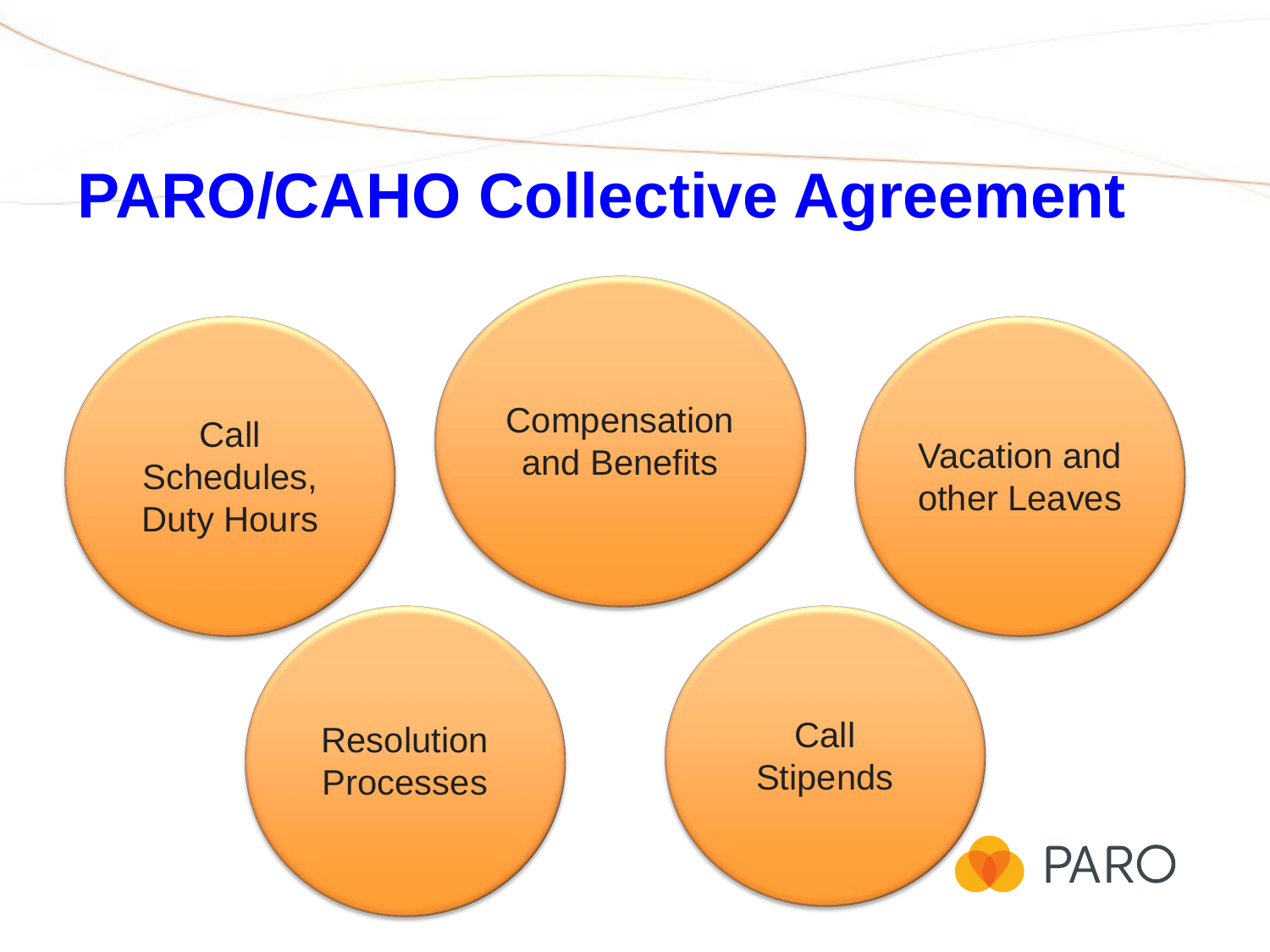# **Contract Highlights - Call**

| In Hospital Call                                                                                                                                                                                                                                                                                                                        | <b>Home Call</b>                                                                                                                                                                                                                                                                                                                               | Other                                                                                                                                                                                 |
|-----------------------------------------------------------------------------------------------------------------------------------------------------------------------------------------------------------------------------------------------------------------------------------------------------------------------------------------|------------------------------------------------------------------------------------------------------------------------------------------------------------------------------------------------------------------------------------------------------------------------------------------------------------------------------------------------|---------------------------------------------------------------------------------------------------------------------------------------------------------------------------------------|
| $\checkmark$ The maximum is 1 in 4<br>$\checkmark$ In hospital call is<br>generally $24h + 2h$<br>handover, home after<br>handover (no clinical or<br>academic responsibilities).<br>$\checkmark$ Residents must have at<br>least 2 weekends off per 28<br>days, including Friday night,<br>Saturday morning, and<br>Saturday & Sunday. | $\checkmark$ The maximum is 1 in 3<br>$\checkmark$ Can't be on home call 2<br>consecutive weekends.<br>$\checkmark$ When on home call,<br>residents get a post-call day<br>if work in the hospital<br>begins after midnight but<br>before 6 am, OR if the<br>resident works at least 4<br>consecutive hours, at least<br>one of which is after | $\checkmark$ Call maximums are<br>based upon the total<br>number of days ON service<br>$\checkmark$ Residents are not<br>expected to round on<br>weekends unless they are<br>on call. |
|                                                                                                                                                                                                                                                                                                                                         | midnight.                                                                                                                                                                                                                                                                                                                                      |                                                                                                                                                                                       |

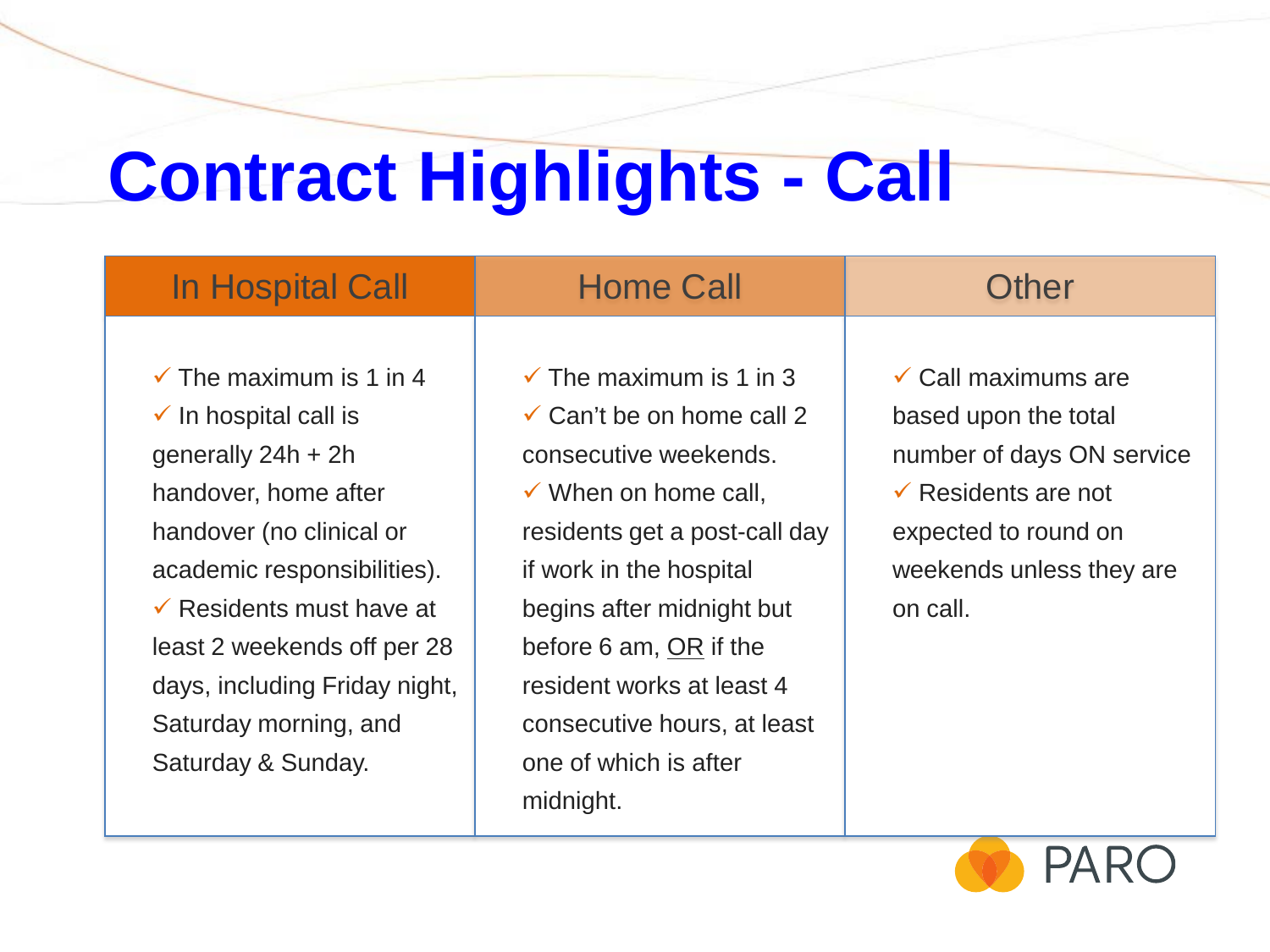## **Contract Highlights – Shift Work**

- Mostly applicable to ER, ICU and Obstetrics.
- Max 60 hours / week, including all clinical duties and academic time (e.g. Academic half day).
- Minimum 12 hours free of all scheduled clinical activities between shifts.

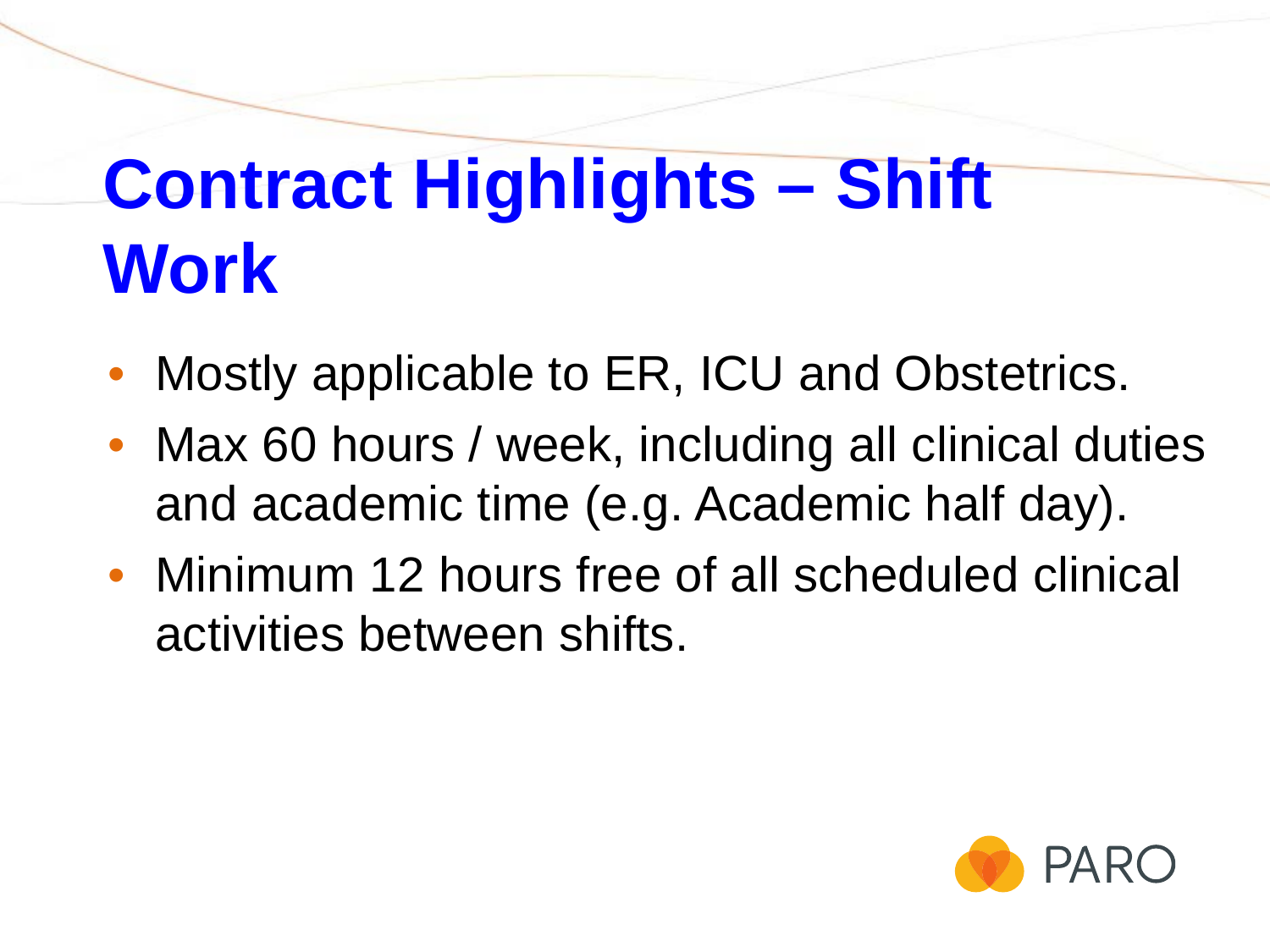# **Contract Highlights – Call**

## **Stipends**

- In hospital Call =  $$116.00$
- Home call  $=$  \$58,00
- Qualifying shift (for shift-based services only) = \$58.00 (Shifts that go at least one hour past midnight and before 6am – only applicable on a shift-based service where residents have no regular clinical hours)
- Home call converted to in hospital (4 hours in hospital + more than 1 hour past midnight but before 6am) = \$116.00
- Submit your call stipend claims within 30 days from the end of that call month!
- Refer to the Contract FAQ on the PARO website, myparo.ca for more information

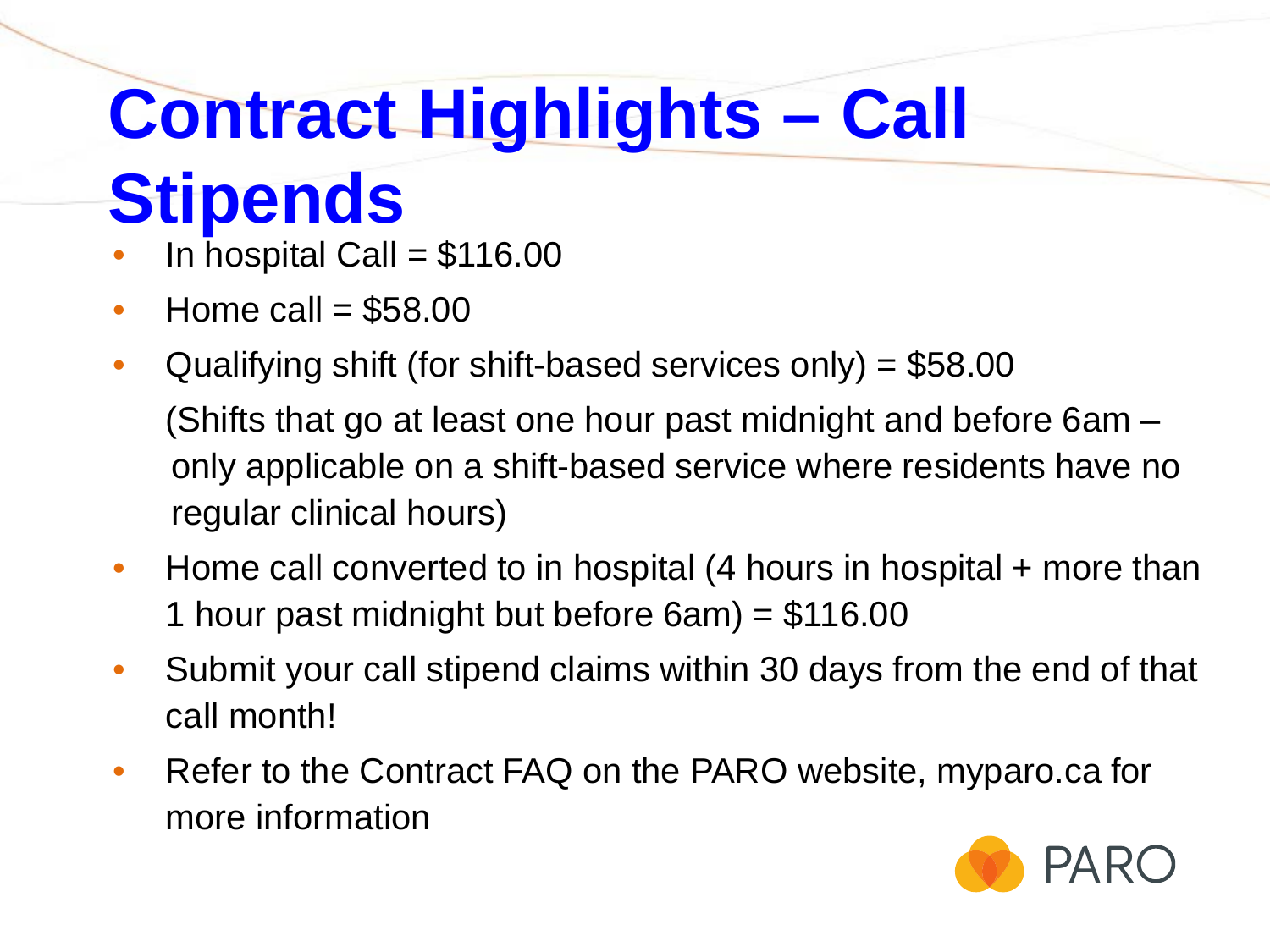### **Contract Highlights - Vacation & Professional Leave**

- Residents are entitled to four weeks of vacation each year (five weekdays + two weekend days)
	- $\triangleright$  Requests for vacation must be made at least four weeks in advance
	- $\triangleright$  Taken in one week increments, can start on any day
	- $\triangleright$  Blanket vacation policies restricting the number of days are not permitted
- Seven Professional Leave Days
	- $\triangleright$  Working days
	- $\triangleright$  To be used for educational purposes at the discretion of the resident
	- Residents are not required to provide proof for the use of PL days
- Additional time may be taken for writing any Canadian or American professional certification exam, including reasonable travel time to and from the exam site

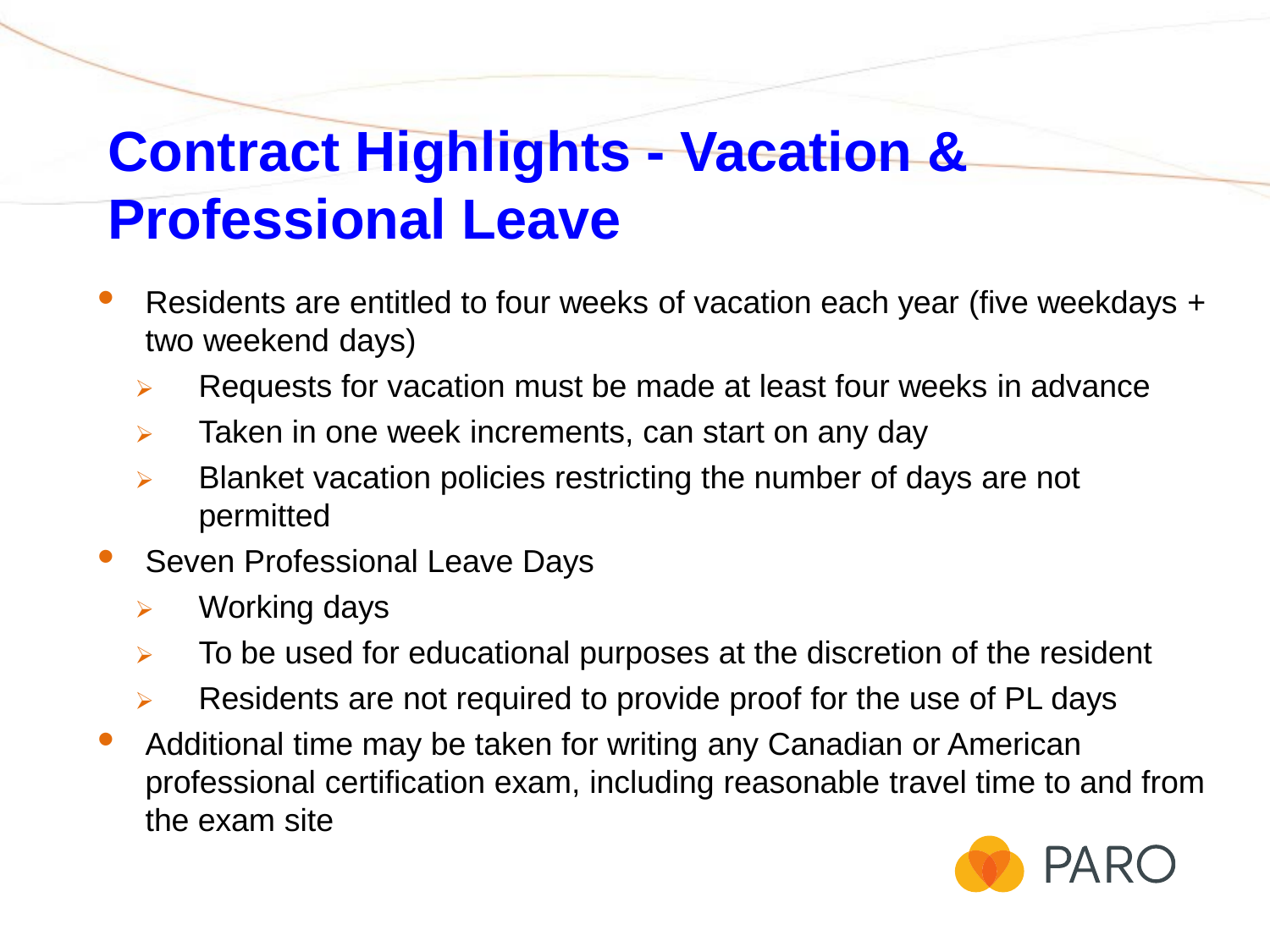## **Contract Highlights – Statutory Holidays**

All Residents are entitled to the following holidays:

| Calendar                                                                     |                                           |                                    |                                                                                                          |  |  |
|------------------------------------------------------------------------------|-------------------------------------------|------------------------------------|----------------------------------------------------------------------------------------------------------|--|--|
| <b>January</b><br>New Year's Day<br>(Included in 5)<br>consecutive days off) | <b>February</b><br><b>Family Day</b>      | <b>March</b><br><b>Good Friday</b> | <b>April</b>                                                                                             |  |  |
| <b>May</b><br><b>Victoria Day</b>                                            | June                                      | July<br>Canada Day                 | <b>August</b><br><b>Civic Holiday</b>                                                                    |  |  |
| <b>September</b><br><b>Labour Day</b>                                        | <b>October</b><br><b>Thanksgiving Day</b> | <b>November</b>                    | <b>December</b><br><b>Christmas Day</b><br><b>Boxing Day</b><br>(Included in 5)<br>consecutive days off) |  |  |
| <b>Floating Day</b>                                                          |                                           |                                    |                                                                                                          |  |  |

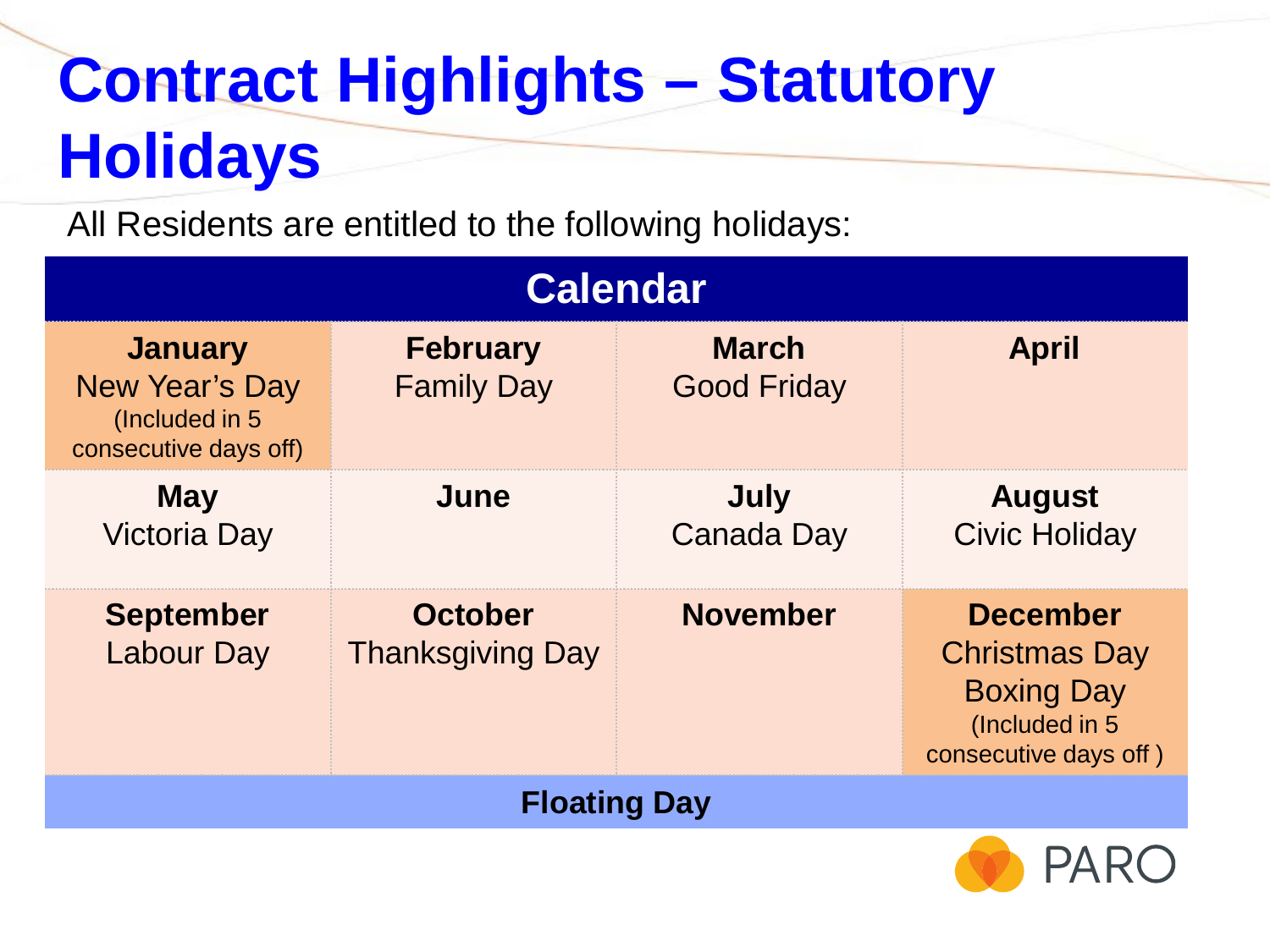## **Contract Highlights – Pregnancy & Parental Leave**

Visit the PARO website for information about Pregnancy and Parental Leave benefits or contact the PARO Office.

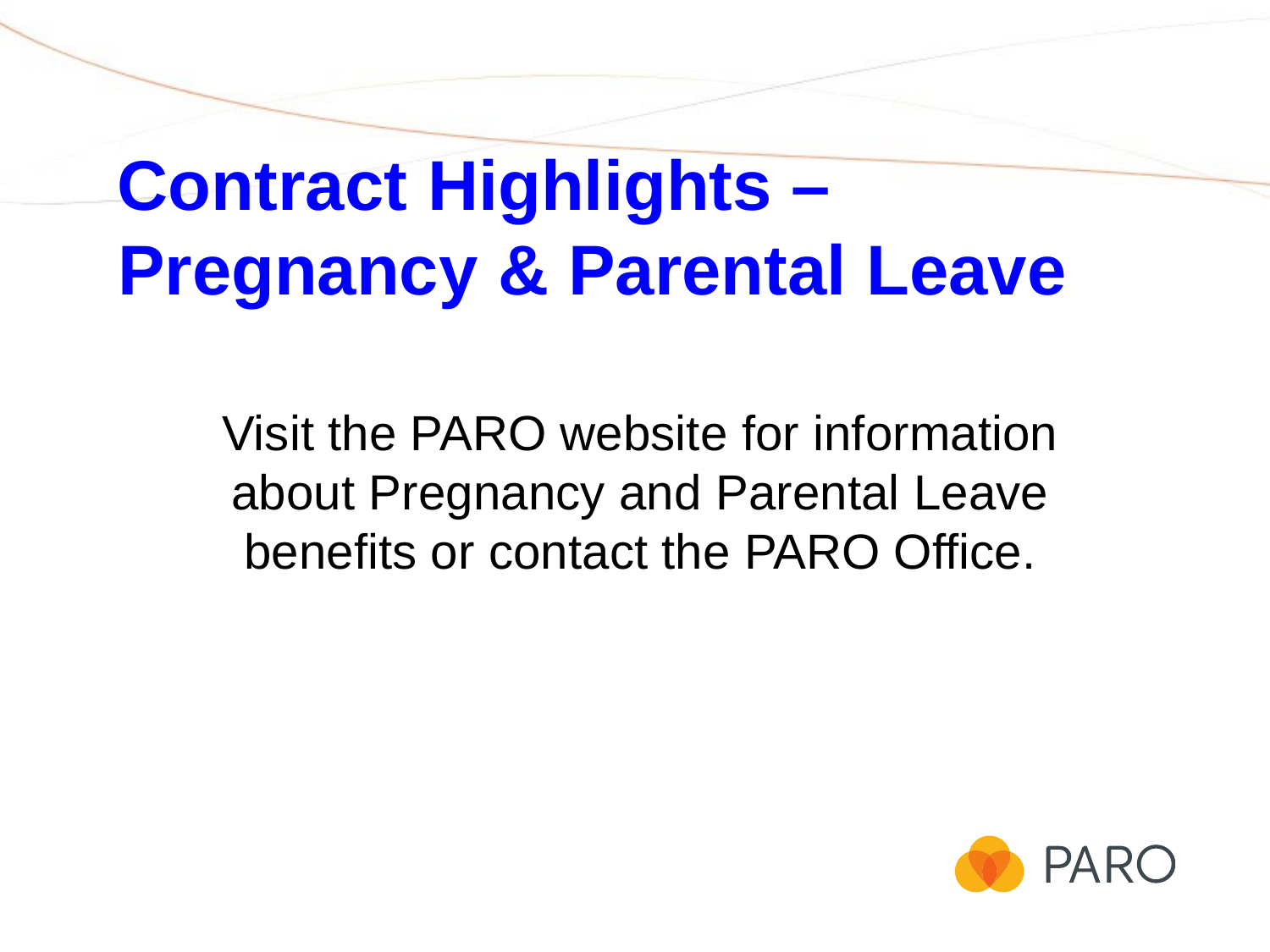# **Contract Highlights – Benefits**

- As a resident, you are entitled to Extended Healthcare and Long Term Disability Benefits
- Although negotiated through the PARO/CAHO Agreement, your benefit plan is administered through your University Payroll Centre



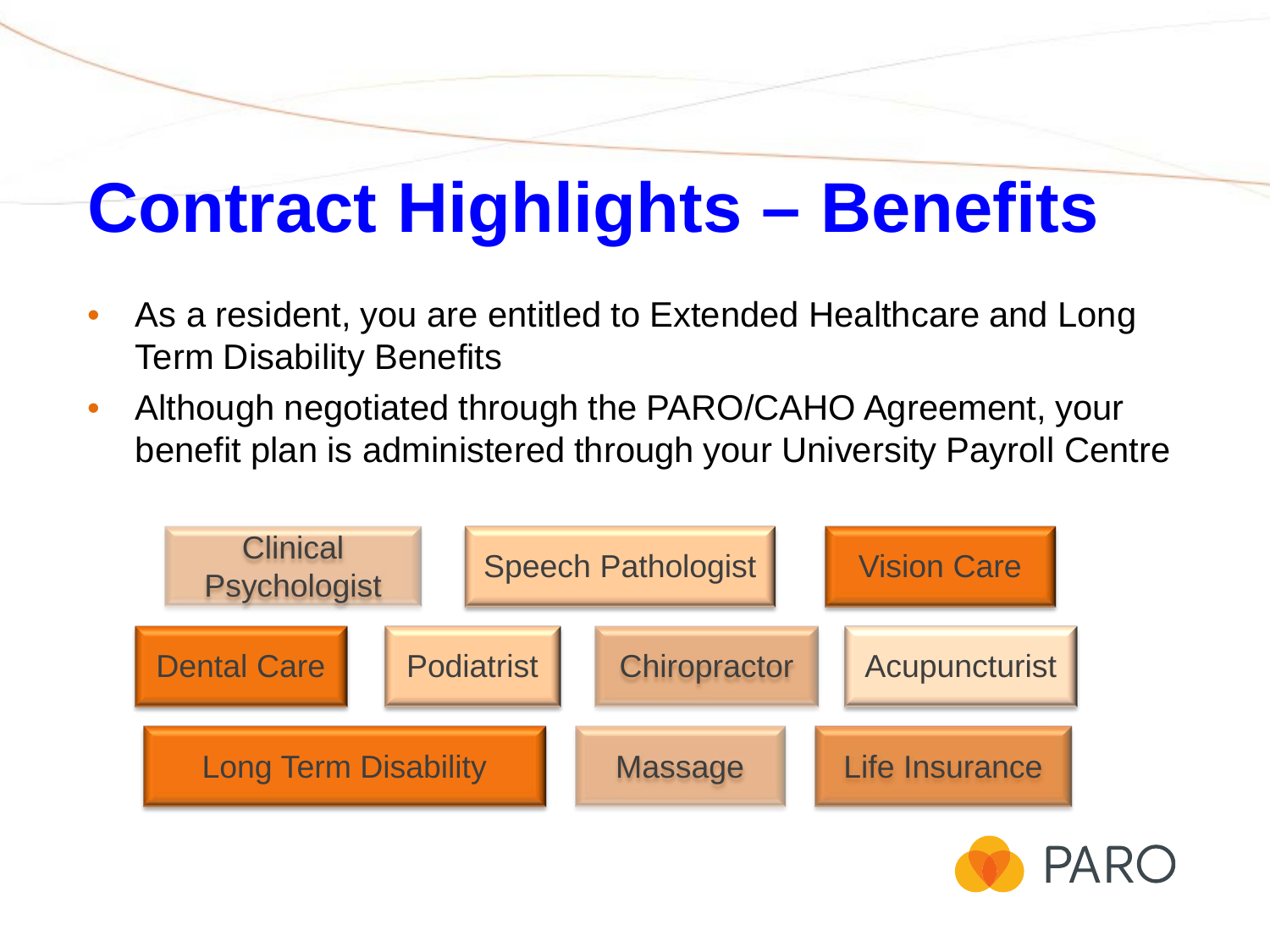# **Contract Highlights –**

### **Who to Contact for Benefit Information**

| <b>Payroll, Post Grad or Benefit Offices</b> |                           |  |  |  |
|----------------------------------------------|---------------------------|--|--|--|
| Toronto                                      | (416) 978-6976            |  |  |  |
| Western                                      | (519) 685-8500 ext. 32554 |  |  |  |
| <b>McMaster</b>                              | $(905)$ 393-2700          |  |  |  |
| Ottawa                                       | (613) 562-5800 ext. 1656  |  |  |  |
| Queens                                       | (613) 549-6666 ext. 2365  |  |  |  |
| <b>NOSM East</b>                             | $(705)$ 662-7138          |  |  |  |
| <b>NOSM West</b>                             | (807) 766-7508            |  |  |  |

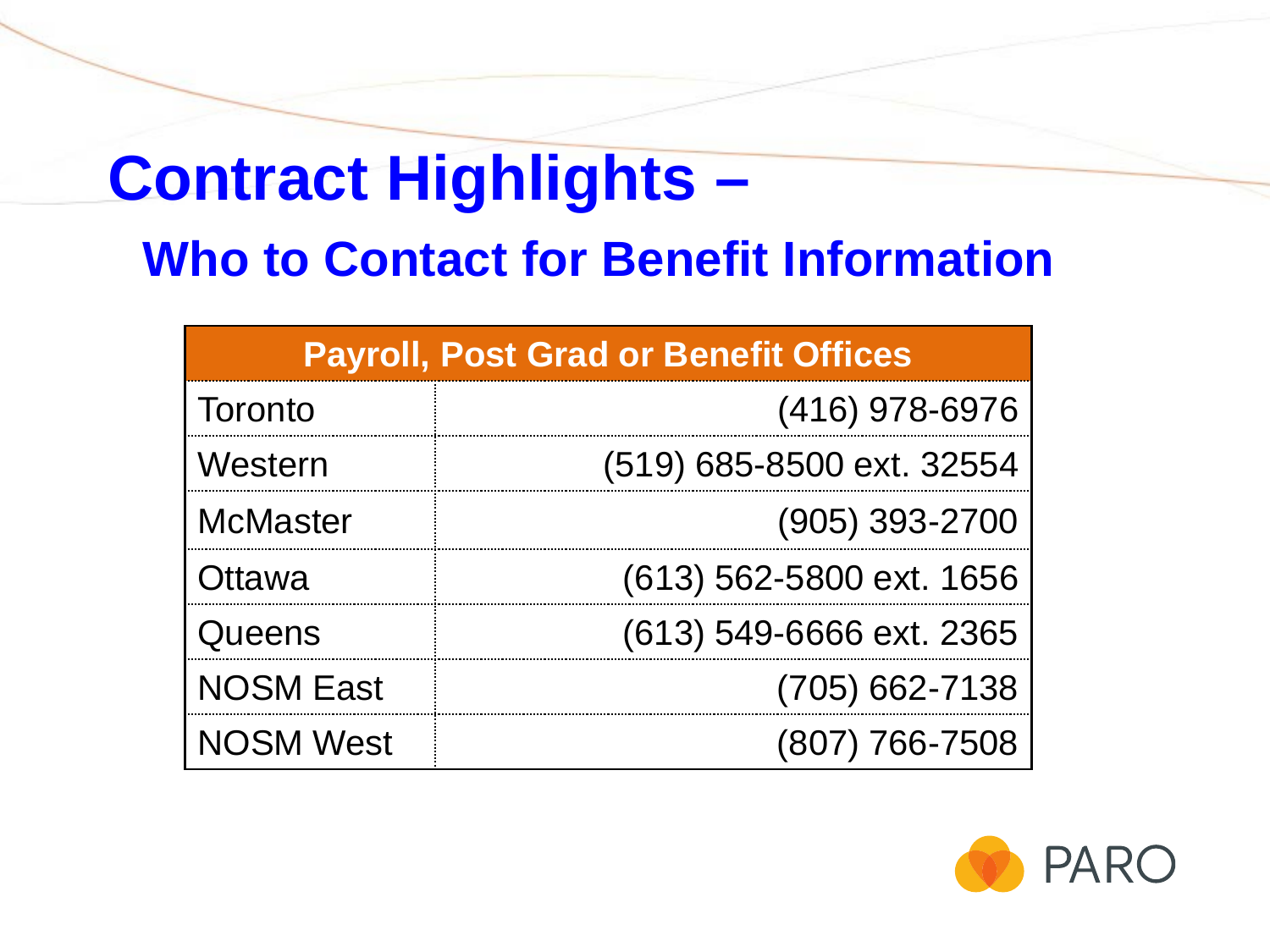### **Your Current PARO Team**







Julia Creider Chris Davis Vlad Diaconita Shruti Gupta TJ Leeper









Jelena Lukovic Kevinjeet Mahngar Raj Rai Shemer Ratner Steven Sato













Marina Spudic Jane Thornton Takis Tryphonopoulos Erik van Oosten<br>PARC

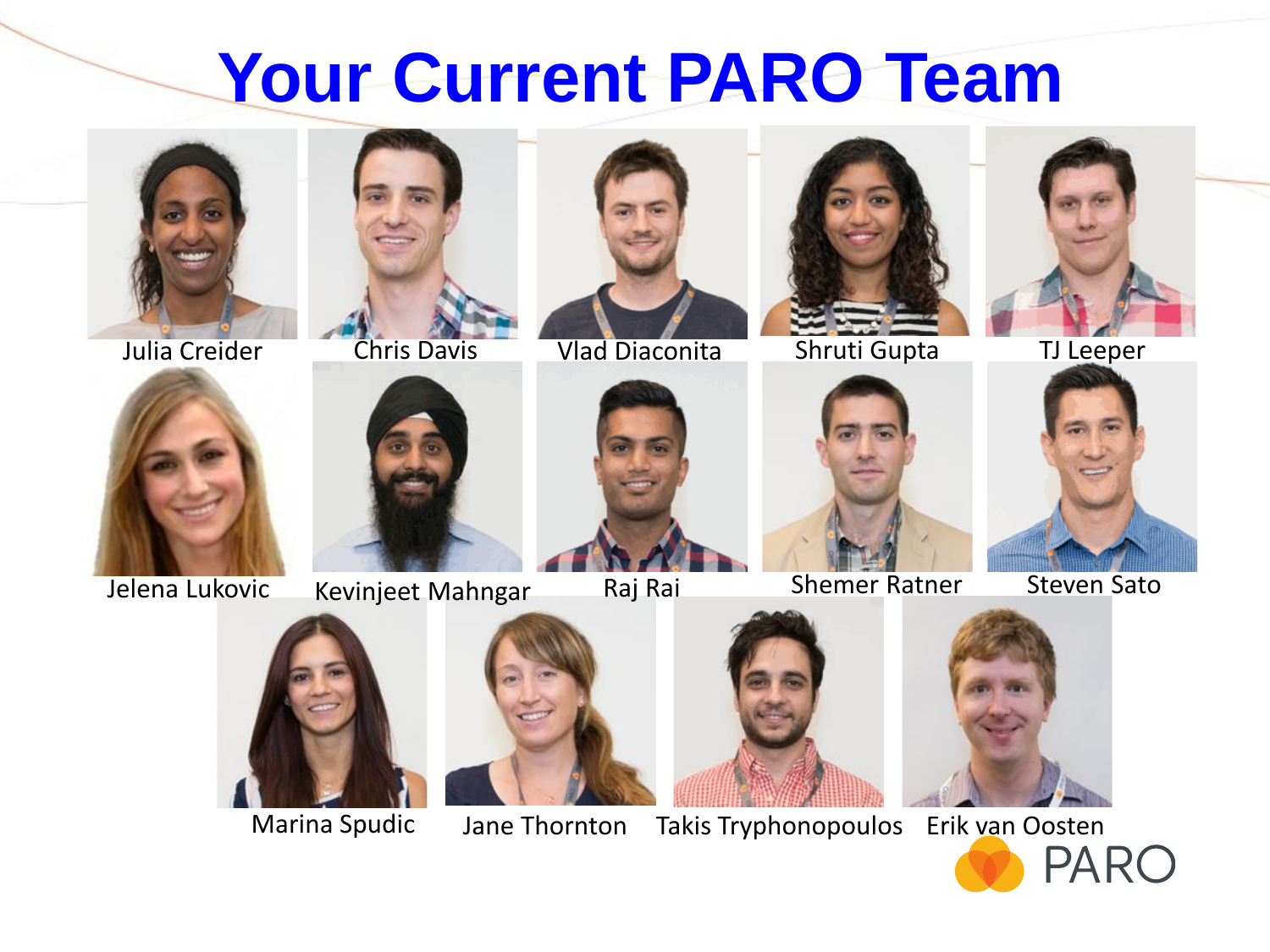# **Social Events and Local Initiatives**

- Pub Nights
- Halloween Party
- Trivia Nights
- Movie Nights
- Resident Wellness Day
- Spring Fling
- Open Mic Night

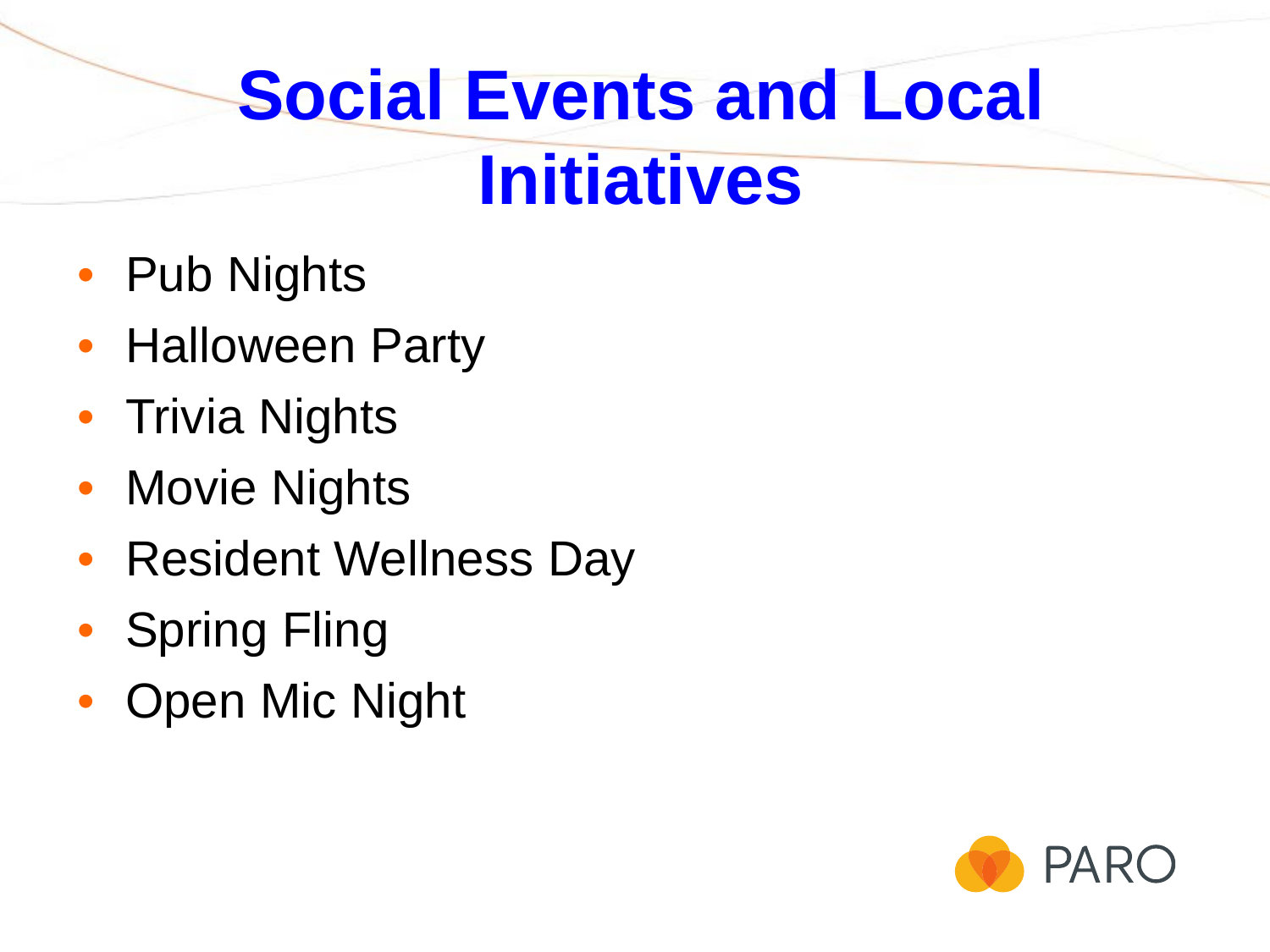# **Local Committee Representation:**

- We represent you at various committees at the University level including:
- •Postgraduate Medical Education Committee
- •Medical Advisory Committee
- •Resident Relations Committee
- •Postgraduate Education Advisory Board
- •Internal Review Subcommittee
- •Postgraduate Education Awards Committee
- •Postgraduate HUGO Committee
- •E-Practice Committee
- •And many others…….

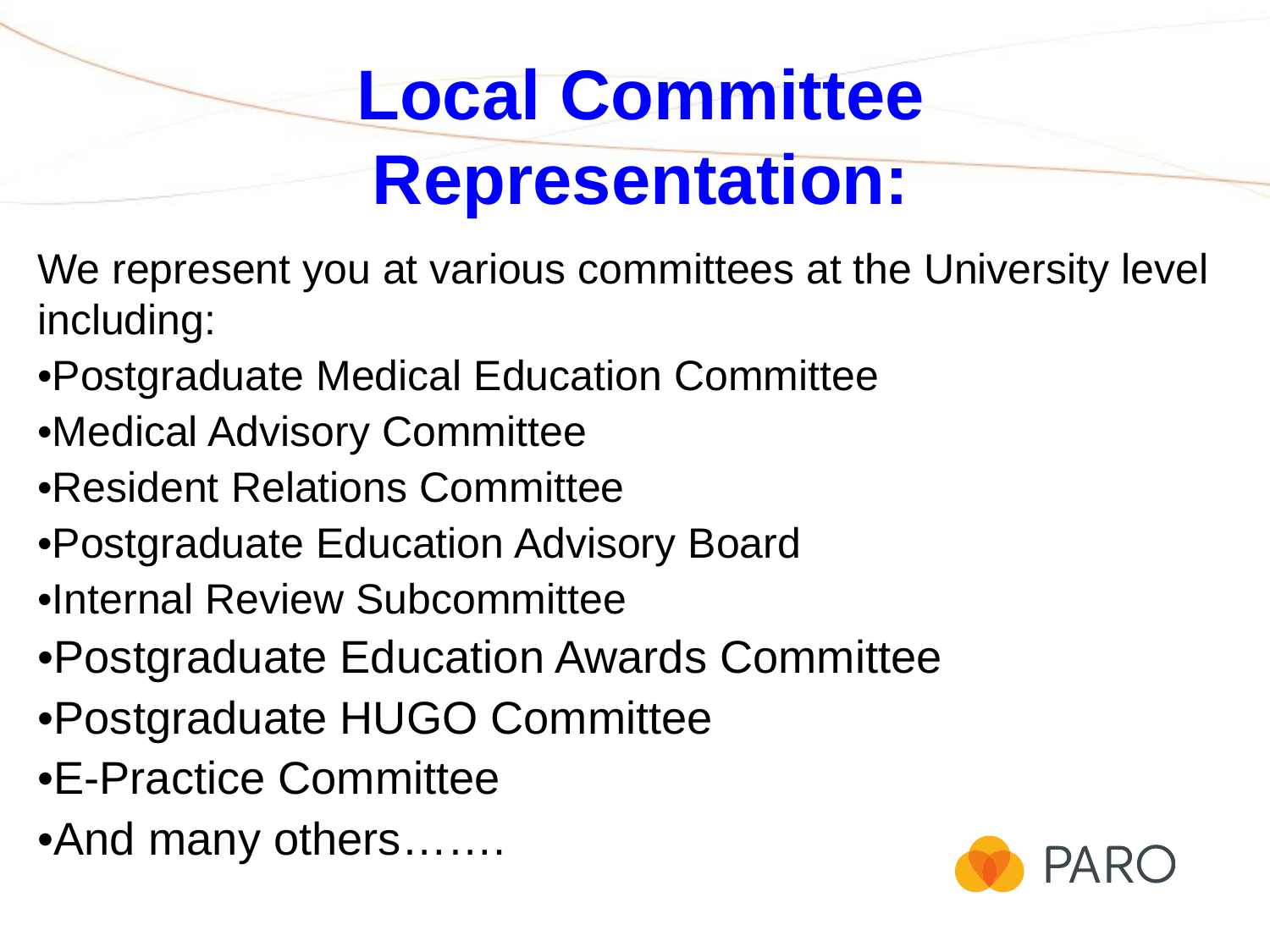## **PGY1 Welcome Social**

#### **PGY1 ORIENTATION DAY SOCIAL**

**Date: Thursday, June 30th – TONIGHT! Time: 8:00 pm Location: Barney's**

**671 Richmond St.**



**Drinks and Apps will be provided Come out and meet your new colleagues SEE YOU THERE!**